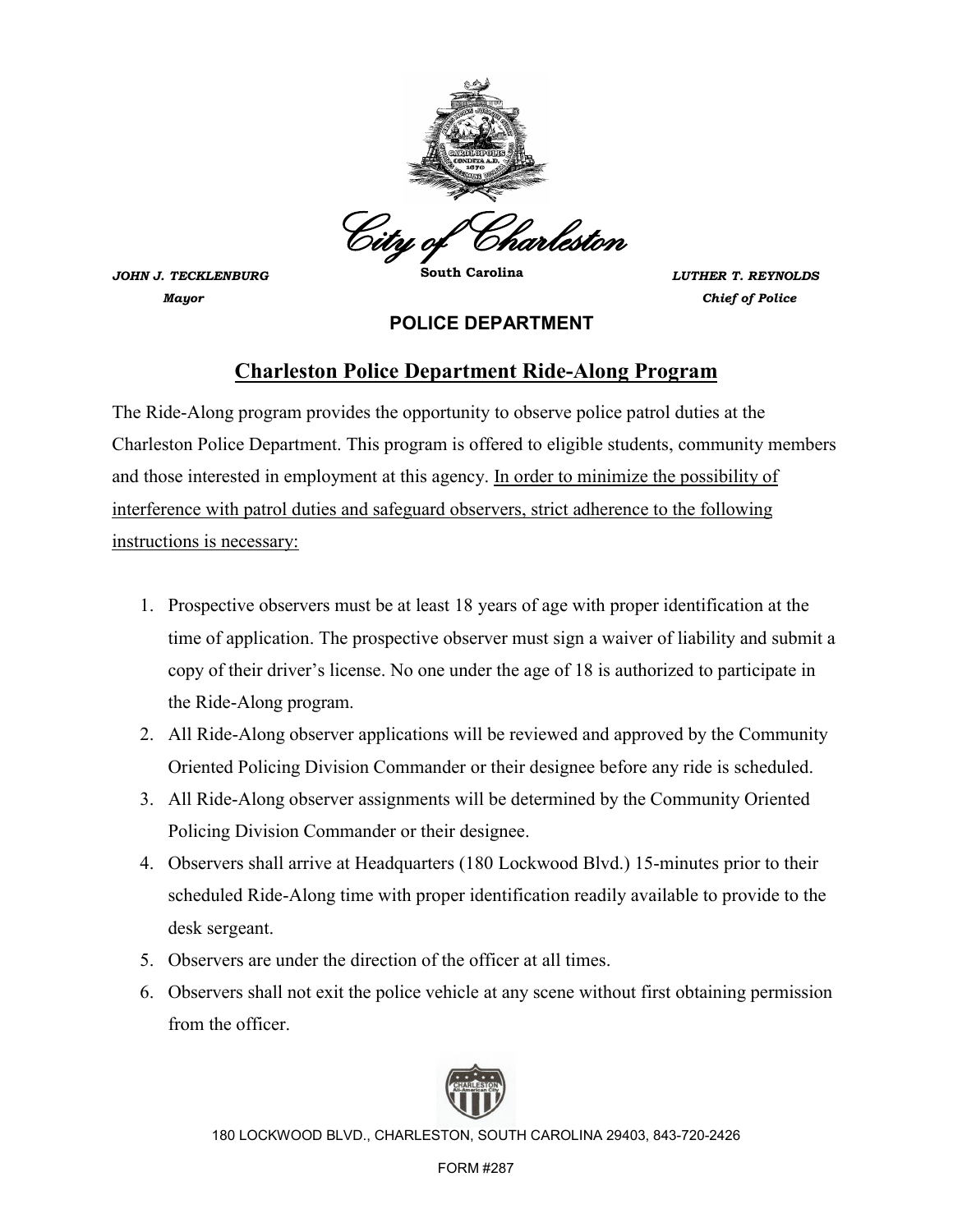

*JOHN J. TECKLENBURG* **South Carolina** *LUTHER T. REYNOLDS Mayor Chief of Police*

#### **POLICE DEPARTMENT**

- 7. Observers shall not participate in any police activity or converse with prisoners, suspects, victims, and/or witnesses unless directly requested to by the officer.
- 8. Observers shall not interfere with the officer's activities at any time. Questions and inquiries are encouraged but must be asked at the appropriate time.
- 9. All observers will dress professionally. Observers will wear dress pants with closed-toe shoes and a dress shirt or a polo. The desk sergeant, the officer, and the officer's supervisor have the authority to refuse a Ride-Along to any observer determined not to be appropriately dressed. **No blue jeans, sneakers or athletic shoes, tank tops, t-shirts, or police-related clothing will be allowed.**
- 10. Observers are prohibited from recording, broadcasting, streaming, or otherwise creating any video or audio documentation of any portion of a ride-along, whether overtly or covertly, without the written authorization of the Chief of Police.

I have read and understand the above instructions and guidelines.

\_\_\_\_\_\_\_\_\_\_\_\_\_\_\_\_\_\_\_\_\_\_\_\_\_\_\_\_\_\_\_\_\_\_\_\_\_

Name (Print)

Signature Date



 $\mathcal{L}_\text{max}$  , and the contribution of the contribution of the contribution of the contribution of the contribution of the contribution of the contribution of the contribution of the contribution of the contribution of t

180 LOCKWOOD BLVD., CHARLESTON, SOUTH CAROLINA 29403, 843-720-2426